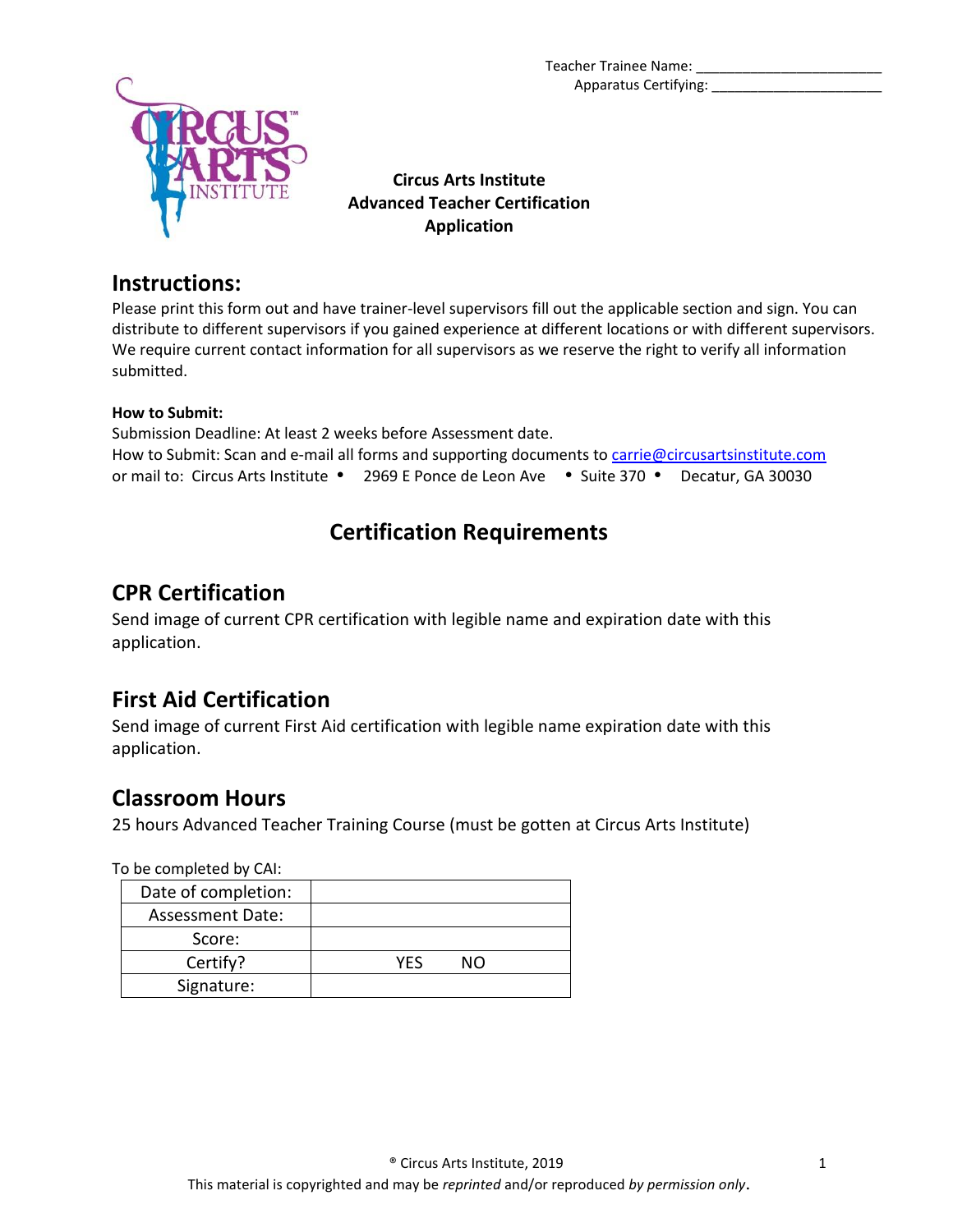



# **Teaching Practice Hours**

### 1) 80-100+ hours co-teaching

Notes: These hours should only count towards one requirement. These are hours that the trainee co-taught advanced-level classes/lessons. Only record class/lesson hours where above apparatus was being taught.

To be completed by trainer-level supervisor:

| Date(s) of completion:<br>Date(s) of completion:<br>Hour(s) completed:<br>Hour(s) completed:<br>Recommend for<br>Recommend for<br><b>YES</b><br><b>NO</b><br><b>YES</b><br><b>NO</b><br>Certification?<br>Certification?<br>Location:<br>Location:<br><b>Supervisor Name:</b><br><b>Supervisor Name:</b><br><b>Supervisor Email:</b><br><b>Supervisor Email:</b><br>Signature:<br>Signature:<br>Date(s) of completion:<br>Date(s) of completion:<br>Hour(s) completed:<br>Hour(s) completed:<br>Recommend for<br>Recommend for<br><b>YES</b><br><b>NO</b><br><b>YES</b><br><b>NO</b><br>Certification?<br>Certification?<br>Location:<br>Location:<br><b>Supervisor Name:</b><br><b>Supervisor Name:</b><br><b>Supervisor Email:</b><br><b>Supervisor Email:</b><br>Signature:<br>Signature:<br>Date(s) of completion:<br>Date(s) of completion:<br>Hour(s) completed:<br>Hour(s) completed:<br>Recommend for<br>Recommend for<br><b>YES</b><br><b>NO</b><br><b>YES</b><br><b>NO</b><br>Certification?<br>Certification?<br>Location:<br>Location:<br><b>Supervisor Name:</b><br><b>Supervisor Name:</b><br><b>Supervisor Email:</b><br><b>Supervisor Email:</b> |
|------------------------------------------------------------------------------------------------------------------------------------------------------------------------------------------------------------------------------------------------------------------------------------------------------------------------------------------------------------------------------------------------------------------------------------------------------------------------------------------------------------------------------------------------------------------------------------------------------------------------------------------------------------------------------------------------------------------------------------------------------------------------------------------------------------------------------------------------------------------------------------------------------------------------------------------------------------------------------------------------------------------------------------------------------------------------------------------------------------------------------------------------------------------|
|                                                                                                                                                                                                                                                                                                                                                                                                                                                                                                                                                                                                                                                                                                                                                                                                                                                                                                                                                                                                                                                                                                                                                                  |
|                                                                                                                                                                                                                                                                                                                                                                                                                                                                                                                                                                                                                                                                                                                                                                                                                                                                                                                                                                                                                                                                                                                                                                  |
|                                                                                                                                                                                                                                                                                                                                                                                                                                                                                                                                                                                                                                                                                                                                                                                                                                                                                                                                                                                                                                                                                                                                                                  |
|                                                                                                                                                                                                                                                                                                                                                                                                                                                                                                                                                                                                                                                                                                                                                                                                                                                                                                                                                                                                                                                                                                                                                                  |
|                                                                                                                                                                                                                                                                                                                                                                                                                                                                                                                                                                                                                                                                                                                                                                                                                                                                                                                                                                                                                                                                                                                                                                  |
|                                                                                                                                                                                                                                                                                                                                                                                                                                                                                                                                                                                                                                                                                                                                                                                                                                                                                                                                                                                                                                                                                                                                                                  |
|                                                                                                                                                                                                                                                                                                                                                                                                                                                                                                                                                                                                                                                                                                                                                                                                                                                                                                                                                                                                                                                                                                                                                                  |
|                                                                                                                                                                                                                                                                                                                                                                                                                                                                                                                                                                                                                                                                                                                                                                                                                                                                                                                                                                                                                                                                                                                                                                  |
|                                                                                                                                                                                                                                                                                                                                                                                                                                                                                                                                                                                                                                                                                                                                                                                                                                                                                                                                                                                                                                                                                                                                                                  |
|                                                                                                                                                                                                                                                                                                                                                                                                                                                                                                                                                                                                                                                                                                                                                                                                                                                                                                                                                                                                                                                                                                                                                                  |
|                                                                                                                                                                                                                                                                                                                                                                                                                                                                                                                                                                                                                                                                                                                                                                                                                                                                                                                                                                                                                                                                                                                                                                  |
|                                                                                                                                                                                                                                                                                                                                                                                                                                                                                                                                                                                                                                                                                                                                                                                                                                                                                                                                                                                                                                                                                                                                                                  |
|                                                                                                                                                                                                                                                                                                                                                                                                                                                                                                                                                                                                                                                                                                                                                                                                                                                                                                                                                                                                                                                                                                                                                                  |
|                                                                                                                                                                                                                                                                                                                                                                                                                                                                                                                                                                                                                                                                                                                                                                                                                                                                                                                                                                                                                                                                                                                                                                  |
|                                                                                                                                                                                                                                                                                                                                                                                                                                                                                                                                                                                                                                                                                                                                                                                                                                                                                                                                                                                                                                                                                                                                                                  |
|                                                                                                                                                                                                                                                                                                                                                                                                                                                                                                                                                                                                                                                                                                                                                                                                                                                                                                                                                                                                                                                                                                                                                                  |
|                                                                                                                                                                                                                                                                                                                                                                                                                                                                                                                                                                                                                                                                                                                                                                                                                                                                                                                                                                                                                                                                                                                                                                  |
|                                                                                                                                                                                                                                                                                                                                                                                                                                                                                                                                                                                                                                                                                                                                                                                                                                                                                                                                                                                                                                                                                                                                                                  |
|                                                                                                                                                                                                                                                                                                                                                                                                                                                                                                                                                                                                                                                                                                                                                                                                                                                                                                                                                                                                                                                                                                                                                                  |
|                                                                                                                                                                                                                                                                                                                                                                                                                                                                                                                                                                                                                                                                                                                                                                                                                                                                                                                                                                                                                                                                                                                                                                  |
|                                                                                                                                                                                                                                                                                                                                                                                                                                                                                                                                                                                                                                                                                                                                                                                                                                                                                                                                                                                                                                                                                                                                                                  |
|                                                                                                                                                                                                                                                                                                                                                                                                                                                                                                                                                                                                                                                                                                                                                                                                                                                                                                                                                                                                                                                                                                                                                                  |
|                                                                                                                                                                                                                                                                                                                                                                                                                                                                                                                                                                                                                                                                                                                                                                                                                                                                                                                                                                                                                                                                                                                                                                  |
|                                                                                                                                                                                                                                                                                                                                                                                                                                                                                                                                                                                                                                                                                                                                                                                                                                                                                                                                                                                                                                                                                                                                                                  |
|                                                                                                                                                                                                                                                                                                                                                                                                                                                                                                                                                                                                                                                                                                                                                                                                                                                                                                                                                                                                                                                                                                                                                                  |
| Signature:<br>Signature:                                                                                                                                                                                                                                                                                                                                                                                                                                                                                                                                                                                                                                                                                                                                                                                                                                                                                                                                                                                                                                                                                                                                         |
|                                                                                                                                                                                                                                                                                                                                                                                                                                                                                                                                                                                                                                                                                                                                                                                                                                                                                                                                                                                                                                                                                                                                                                  |
| Date(s) of completion:<br>Date(s) of completion:                                                                                                                                                                                                                                                                                                                                                                                                                                                                                                                                                                                                                                                                                                                                                                                                                                                                                                                                                                                                                                                                                                                 |
| Hour(s) completed:<br>Hour(s) completed:                                                                                                                                                                                                                                                                                                                                                                                                                                                                                                                                                                                                                                                                                                                                                                                                                                                                                                                                                                                                                                                                                                                         |
| Recommend for<br>Recommend for                                                                                                                                                                                                                                                                                                                                                                                                                                                                                                                                                                                                                                                                                                                                                                                                                                                                                                                                                                                                                                                                                                                                   |
| <b>YES</b><br><b>NO</b><br><b>YES</b><br><b>NO</b><br>Certification?<br>Certification?                                                                                                                                                                                                                                                                                                                                                                                                                                                                                                                                                                                                                                                                                                                                                                                                                                                                                                                                                                                                                                                                           |
| Location:<br>Location:                                                                                                                                                                                                                                                                                                                                                                                                                                                                                                                                                                                                                                                                                                                                                                                                                                                                                                                                                                                                                                                                                                                                           |
| <b>Supervisor Name:</b><br><b>Supervisor Name:</b>                                                                                                                                                                                                                                                                                                                                                                                                                                                                                                                                                                                                                                                                                                                                                                                                                                                                                                                                                                                                                                                                                                               |
| <b>Supervisor Email:</b><br><b>Supervisor Email:</b>                                                                                                                                                                                                                                                                                                                                                                                                                                                                                                                                                                                                                                                                                                                                                                                                                                                                                                                                                                                                                                                                                                             |
| Signature:<br>Signature:                                                                                                                                                                                                                                                                                                                                                                                                                                                                                                                                                                                                                                                                                                                                                                                                                                                                                                                                                                                                                                                                                                                                         |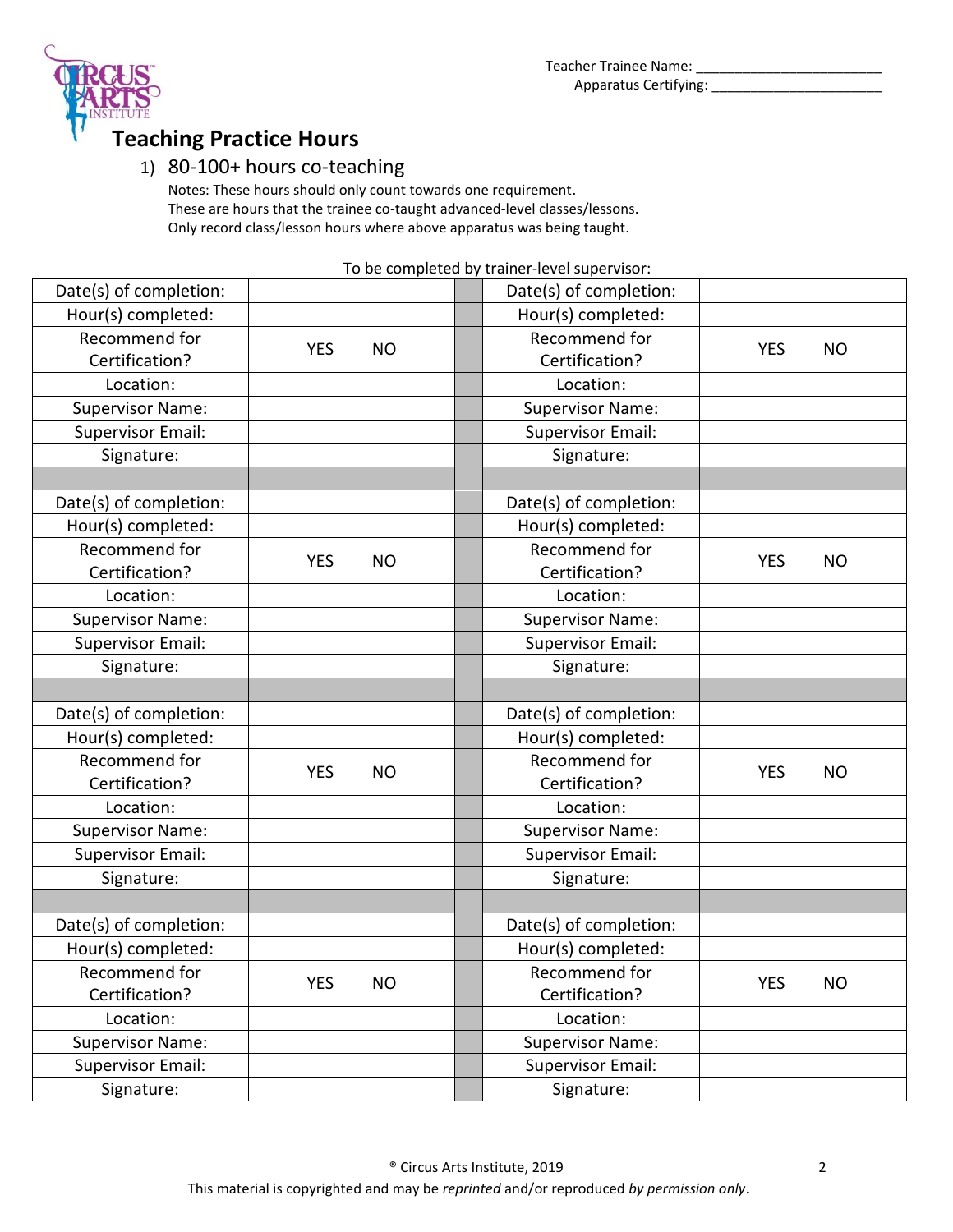



# **Teaching Practice Hours**

### 2) 80-100+ hours teaching

Notes: These hours should only count towards one requirement. These are hours that the trainee taught advanced-level classes/lessons. Only record class/lesson hours where above apparatus was being taught.

To be completed by trainer-level supervisor:

| Date(s) of completion:   |                         |               | Date(s) of completion:   |            |           |
|--------------------------|-------------------------|---------------|--------------------------|------------|-----------|
| Hour(s) completed:       |                         |               | Hour(s) completed:       |            |           |
| Recommend for            | <b>YES</b>              | <b>NO</b>     | Recommend for            | <b>YES</b> |           |
| Certification?           |                         |               | Certification?           |            | <b>NO</b> |
| Location:                |                         |               | Location:                |            |           |
| <b>Supervisor Name:</b>  |                         |               | <b>Supervisor Name:</b>  |            |           |
| <b>Supervisor Email:</b> |                         |               | <b>Supervisor Email:</b> |            |           |
| Signature:               |                         |               | Signature:               |            |           |
|                          |                         |               |                          |            |           |
| Date(s) of completion:   |                         |               | Date(s) of completion:   |            |           |
| Hour(s) completed:       |                         |               | Hour(s) completed:       |            |           |
| Recommend for            | <b>YES</b>              | <b>NO</b>     | Recommend for            | <b>YES</b> | <b>NO</b> |
| Certification?           |                         |               | Certification?           |            |           |
| Location:                |                         |               | Location:                |            |           |
| <b>Supervisor Name:</b>  |                         |               | <b>Supervisor Name:</b>  |            |           |
| <b>Supervisor Email:</b> |                         |               | <b>Supervisor Email:</b> |            |           |
| Signature:               |                         |               | Signature:               |            |           |
|                          |                         |               |                          |            |           |
| Date(s) of completion:   |                         |               | Date(s) of completion:   |            |           |
| Hour(s) completed:       |                         |               | Hour(s) completed:       |            |           |
| Recommend for            | <b>YES</b>              | <b>NO</b>     | Recommend for            | <b>YES</b> | <b>NO</b> |
| Certification?           |                         |               | Certification?           |            |           |
| Location:                |                         |               | Location:                |            |           |
| <b>Supervisor Name:</b>  |                         |               | <b>Supervisor Name:</b>  |            |           |
| <b>Supervisor Email:</b> |                         |               | <b>Supervisor Email:</b> |            |           |
| Signature:               |                         |               | Signature:               |            |           |
|                          |                         |               |                          |            |           |
| Date(s) of completion:   |                         |               | Date(s) of completion:   |            |           |
| Hour(s) completed:       |                         |               | Hour(s) completed:       |            |           |
| Recommend for            |                         | Recommend for |                          |            |           |
| Certification?           | <b>YES</b><br><b>NO</b> |               | Certification?           | <b>YES</b> | <b>NO</b> |
| Location:                |                         |               | Location:                |            |           |
| <b>Supervisor Name:</b>  |                         |               | <b>Supervisor Name:</b>  |            |           |
| <b>Supervisor Email:</b> |                         |               | <b>Supervisor Email:</b> |            |           |
| Signature:               |                         |               | Signature:               |            |           |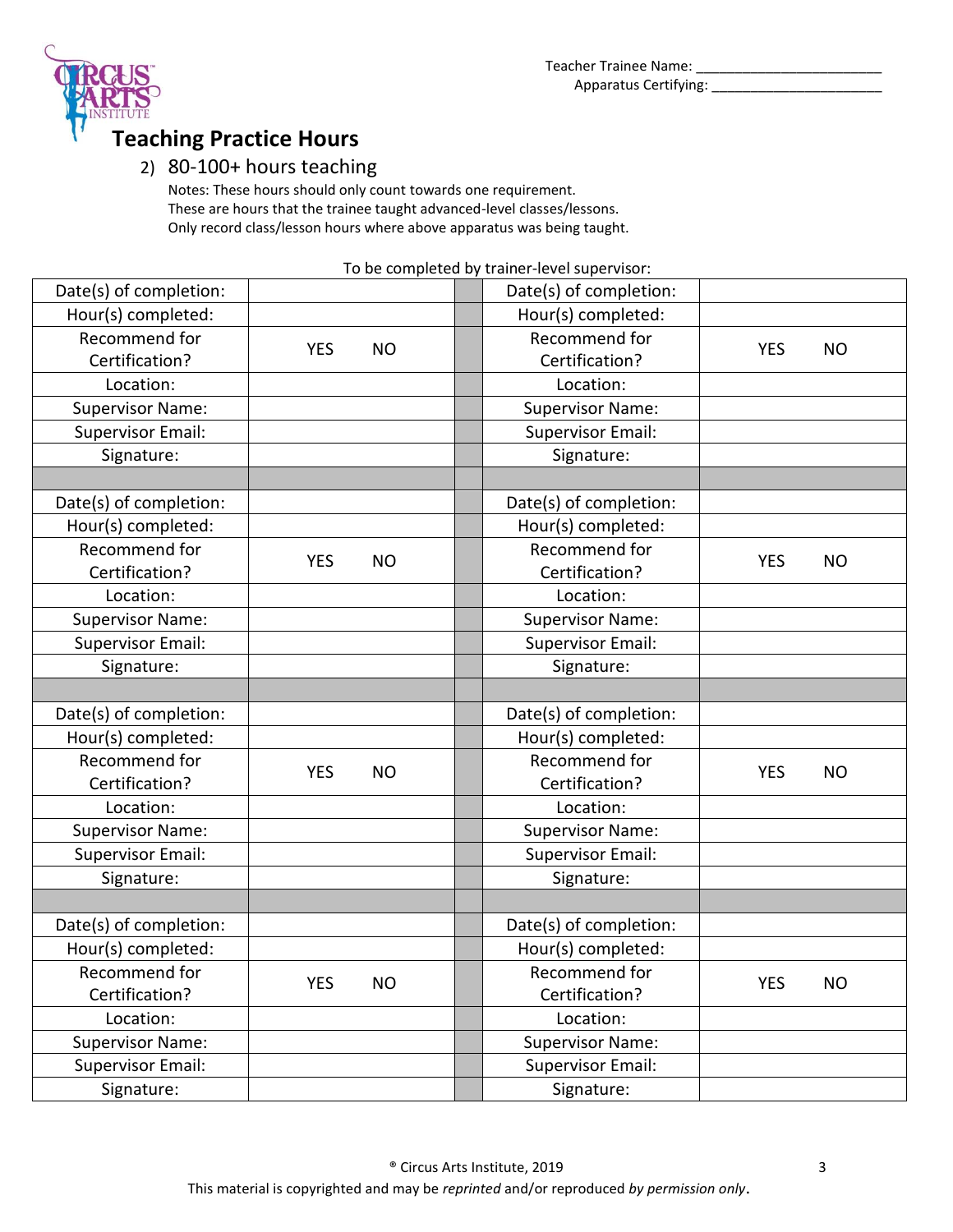Teacher Trainee Name: \_\_\_\_\_\_\_\_ Apparatus Certifying: \_\_\_\_\_\_\_\_\_\_\_\_\_\_\_\_\_\_\_\_\_\_



## **Supervision Hours**

#### 1) 10-20+ hours one-on-one supervision hours

These are (at least) 10 hours of one-on-one, out-of-class supervision by a trainer-level professional that included evaluation and feedback for the purpose of improving above the trainee's teaching skills.

| Date(s) of completion:   |            |           | Date(s) of completion:   |            |           |
|--------------------------|------------|-----------|--------------------------|------------|-----------|
| Hour(s) completed:       |            |           | Hour(s) completed:       |            |           |
| Recommend for            | <b>YES</b> |           | Recommend for            |            |           |
| Certification?           |            | <b>NO</b> | Certification?           | <b>YES</b> | <b>NO</b> |
| Location:                |            |           | Location:                |            |           |
| <b>Supervisor Name:</b>  |            |           | <b>Supervisor Name:</b>  |            |           |
| <b>Supervisor Email:</b> |            |           | <b>Supervisor Email:</b> |            |           |
| Signature:               |            |           | Signature:               |            |           |
|                          |            |           |                          |            |           |
| Date(s) of completion:   |            |           | Date(s) of completion:   |            |           |
| Hour(s) completed:       |            |           | Hour(s) completed:       |            |           |
| Recommend for            | <b>YES</b> | <b>NO</b> | Recommend for            | <b>YES</b> | <b>NO</b> |
| Certification?           |            |           | Certification?           |            |           |
| Location:                |            |           | Location:                |            |           |
| <b>Supervisor Name:</b>  |            |           | <b>Supervisor Name:</b>  |            |           |
| <b>Supervisor Email:</b> |            |           | <b>Supervisor Email:</b> |            |           |
| Signature:               |            |           | Signature:               |            |           |
|                          |            |           |                          |            |           |

#### To be completed by trainer-level supervisor:

#### **Supervisor Classroom Management Assessment:**

| To be completed by most recent trainer-level supervisor who has observed trainee teach:<br>On a scale of 1-5 (1 being poor/not in control of classroom and 5 being excellent/ commands her students well) how would you |                                          |     |                     |  |  |   |
|-------------------------------------------------------------------------------------------------------------------------------------------------------------------------------------------------------------------------|------------------------------------------|-----|---------------------|--|--|---|
| rate the trainee's recent performance as a teacher.                                                                                                                                                                     |                                          |     | $1 \t2 \t3 \t4 \t5$ |  |  |   |
| Would you suggest awarding Advanced Teacher Certification, meaning that this trainee is HIGHLY qualified to teach Aerial                                                                                                |                                          |     |                     |  |  |   |
| Classes/Lessons at the Advanced Level?                                                                                                                                                                                  | <b>YES</b>                               | NO. |                     |  |  |   |
|                                                                                                                                                                                                                         |                                          |     |                     |  |  |   |
|                                                                                                                                                                                                                         |                                          |     |                     |  |  |   |
| <b>Supervisor Overall Assessment:</b>                                                                                                                                                                                   |                                          |     |                     |  |  |   |
| To be completed by most recent trainer-level supervisor who worked with trainee one-on-one:                                                                                                                             |                                          |     |                     |  |  |   |
| Would you suggest awarding Advanced Teacher Certification, meaning that this trainee is HIGHLY qualified to teach Aerial                                                                                                |                                          |     |                     |  |  |   |
| Classes/Lessons at the Advanced Level?                                                                                                                                                                                  | <b>YES</b>                               | NO  |                     |  |  |   |
|                                                                                                                                                                                                                         |                                          |     |                     |  |  |   |
| Date: Date:                                                                                                                                                                                                             |                                          |     |                     |  |  |   |
| To confidentially relate any concerns, please email Carrie at Carrie@circusartsinstitue.com                                                                                                                             |                                          |     |                     |  |  |   |
|                                                                                                                                                                                                                         | <sup>®</sup> Circus Arts Institute, 2019 |     |                     |  |  | 4 |

This material is copyrighted and may be *reprinted* and/or reproduced *by permission only*.